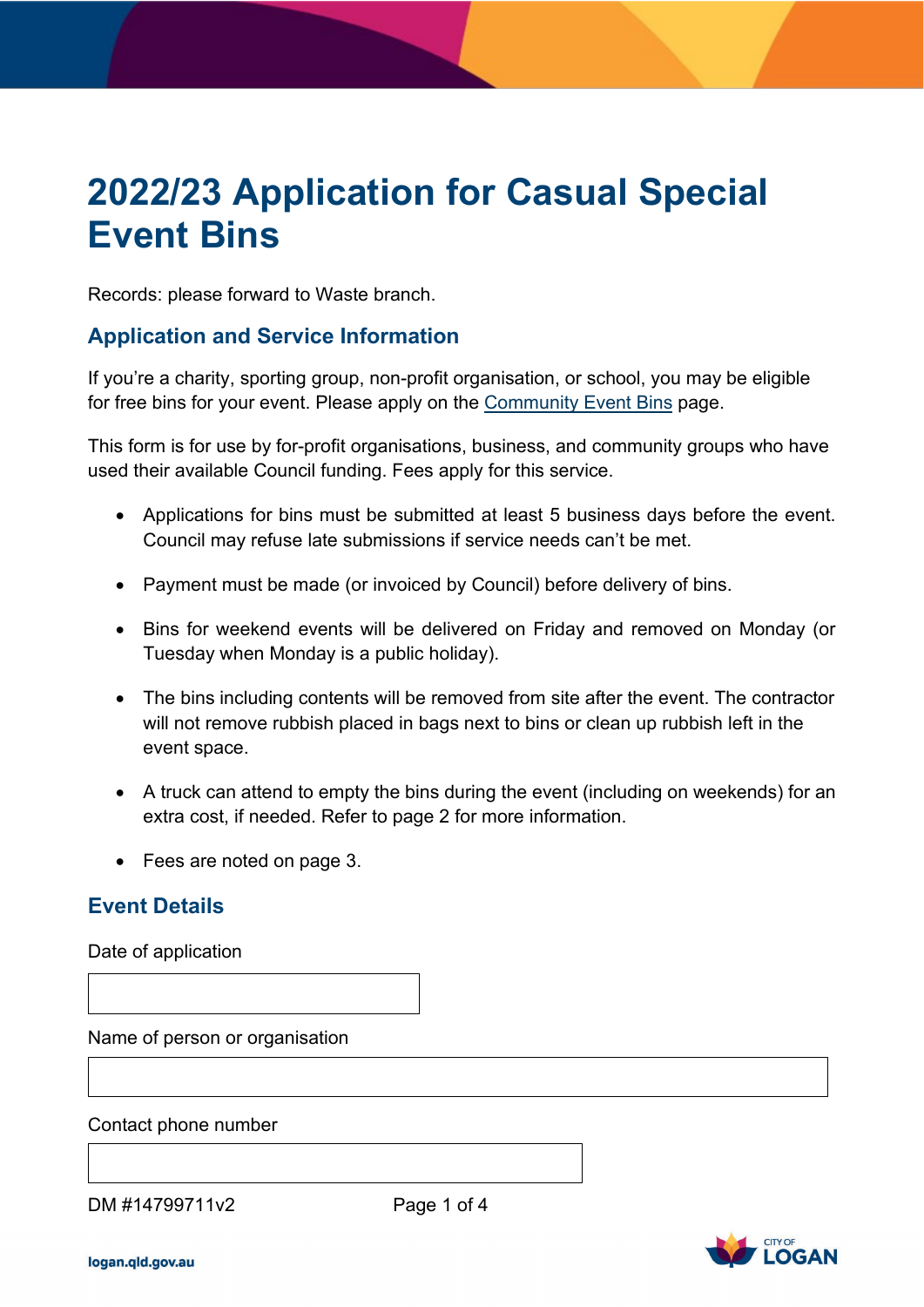Contact email address

Event name or description

Bin delivery date (weekdays only)

Bin removal date (weekdays only)

Event address (e.g., park name and address)

Delivery and removal instructions (e.g., leave bins next to toilet block)

 If you need the bins emptied during the event for an extra fee, please note dates below. The bins can be emptied on weekends.

Put "not required" if you do not need the bins emptied during the event

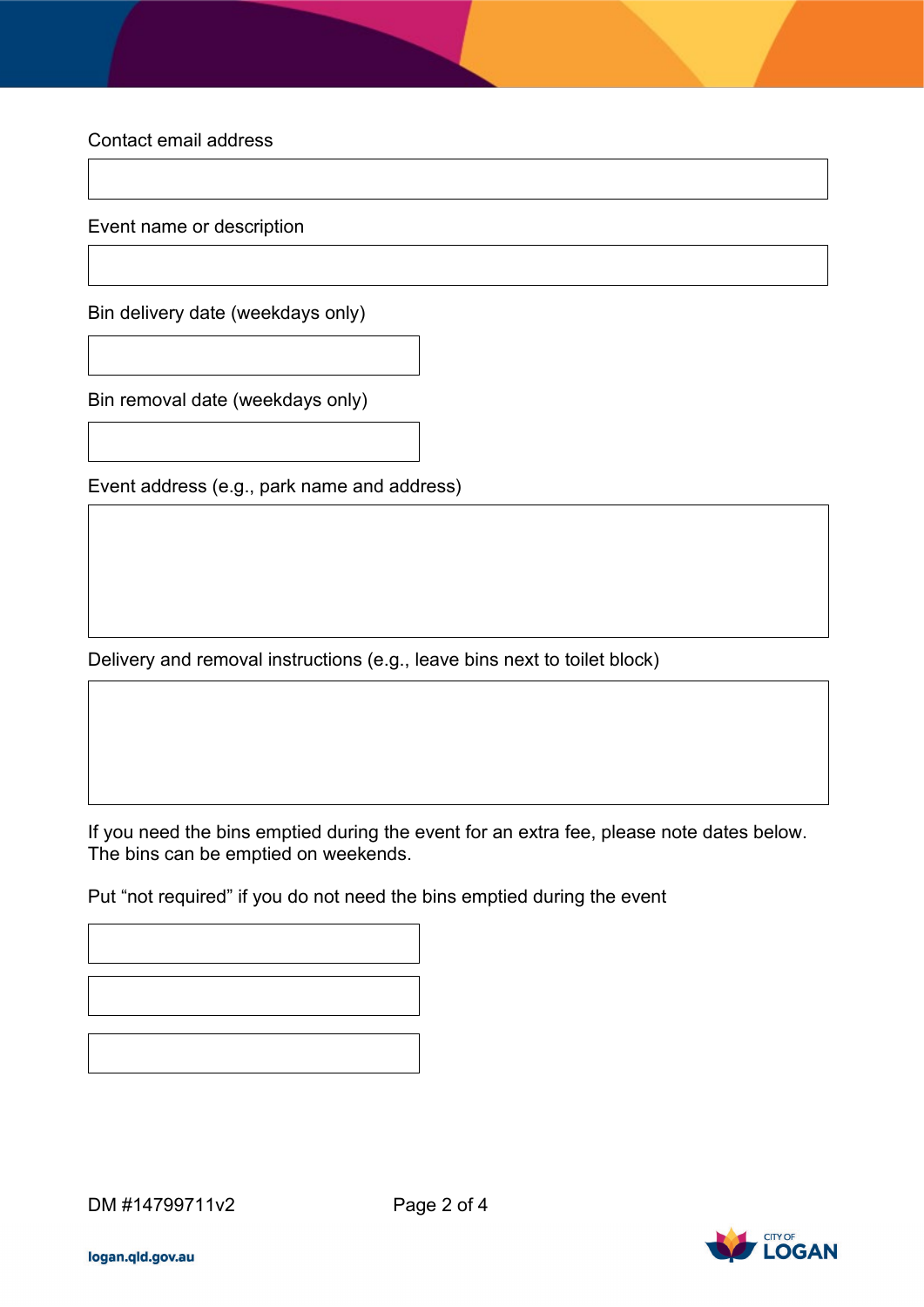# **Bins Required**

For example:

10 x 240 litre waste bins 10 x 240 litre recycling bins 1 x 1,500 litre waste bin

 If you don't know how many bins to order, a general rule is that each person attending the event will generate about 2 litres of rubbish.

### **Fees**

*All prices include GST.* 

| Delivered and removed (including<br>contents) |                | For bin to be emptied during event |                |
|-----------------------------------------------|----------------|------------------------------------|----------------|
| <b>Recycling</b>                              | Cost (per bin) | <b>Recycling</b>                   | Cost (per bin) |
| 140 litre wheelie bin                         | \$26.50        | 140 litre wheelie bin              | \$68.00        |
| 240 litre wheelie bin                         | \$26.50        | 240 litre wheelie bin              | \$68.00        |
| 360 litre wheelie bin                         | \$26.50        | 360 litre wheelie bin              | \$68.00        |
| 1,100 litre bulk bin                          | \$250.80       | 1,100 litre bulk bin               | \$220.80       |

| Delivered and removed (including<br>contents) |                |                       | For bin to be emptied during event |  |
|-----------------------------------------------|----------------|-----------------------|------------------------------------|--|
| <b>Waste</b>                                  | Cost (per bin) | <b>Waste</b>          | Cost (per bin)                     |  |
| 140 litre wheelie bin                         | \$31.30        | 140 litre wheelie bin | \$34.20                            |  |
| 240 litre wheelie bin                         | \$31.30        | 240 litre wheelie bin | \$34.20                            |  |
| 1,100 litre bulk bin                          | \$259.70       | 1,100 litre bulk bin  | \$97.40                            |  |
| 1,500 litre bulk bin                          | \$268.30       | 1,500 litre bulk bin  | \$106.30                           |  |
| 2,000 litre bulk bin                          | \$282.00       | 2,000 litre bulk bin  | \$121.90                           |  |
| 3,000 litre bulk bin                          | \$309.30       | 3,000 litre bulk bin  | \$147.90                           |  |

DM #14799711v2